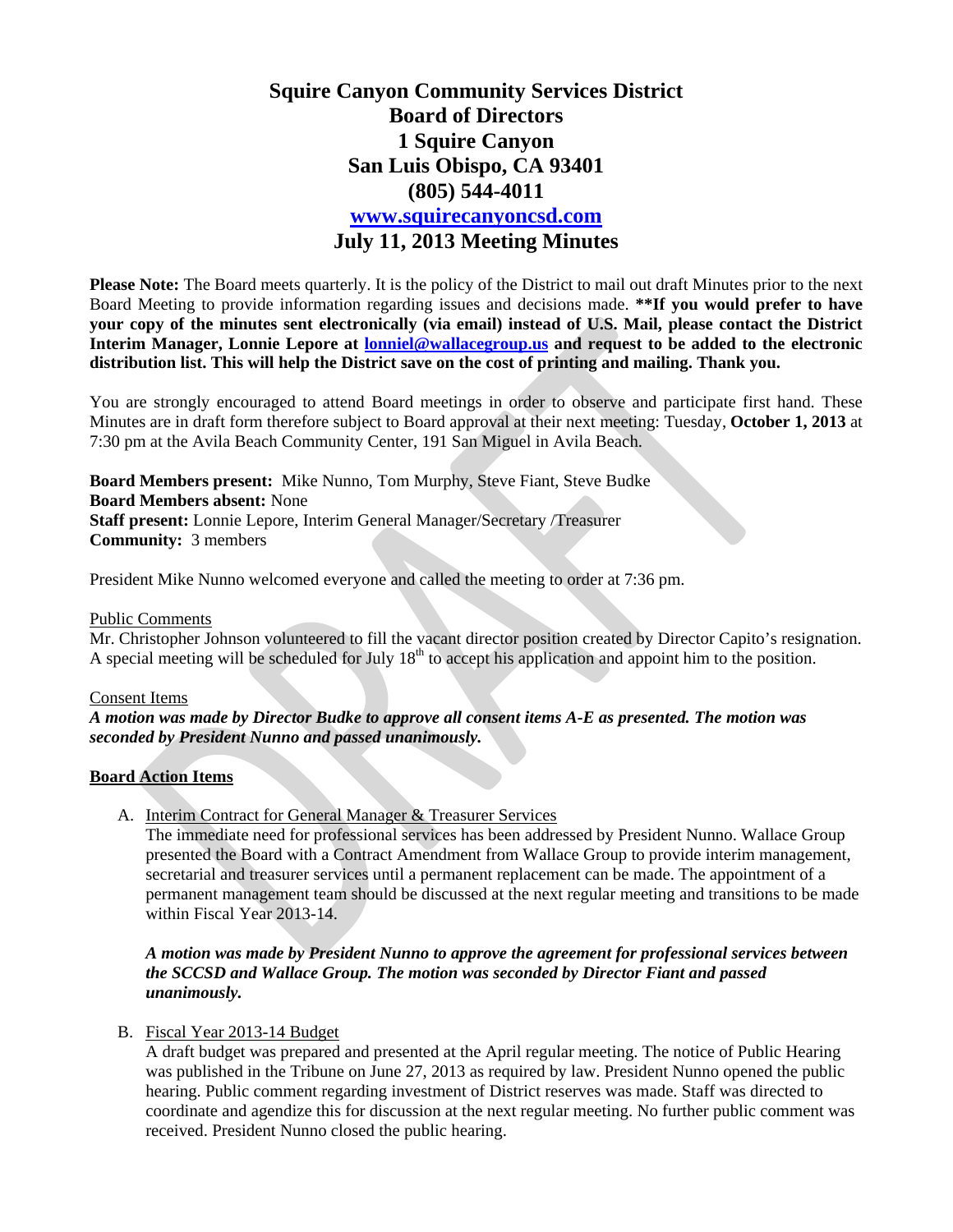# *A motion was made by Director Budke to adopt Resolution No. 2013-01 approving the Fiscal Year 2013-14 Budge, as amended. The motion was seconded by Director Fiant and passed unanimously.*

# C. Final Assessments for Fiscal Year 2013-14

At the April regular meeting, the board initiated an increase in assessments for this fiscal year (2013/14) of 2% for each zone of benefit. Annual assessments are currently the only source of revenue for the District. President Nunno opened the floor for public comment, no comments received. President Nunno closed the public comment period and the Board discussed the following 2% increase in assessments:

**Zone 1: Indian Knob** – increase of 2%, \$595.32 to \$607.22 per parcel, an increase of \$11.90 per parcel per year.

**Zone 2: Squire Canyon -** increase of 2%, \$297.66 to \$303.60 per parcel, an increase of \$5.94 per parcel per year.

**Zone 3**: Administration Fee – increase of 2%, \$89.28 to \$91.06 per parcel, an increase of \$1.78 per parcel per year.

# *A motion was made by Director Fiant to adopt resolution No. 2013-02, confirming the Fiscal Year 2013-14 special taxes with a 2% increase. The motion was seconded by Director Budke and passed unanimously.*

Staff was directed to finalize and submit the Tax Roll to the County Auditor-Controller.

## D. 2013 Road Work & Maintenance

President Nunno discussed current and future projects within the District including crack repair, signage, weed spray, culverts, possible chip seal and the overall slow deterioration of the road system. Minimal maintenance is scheduled at this time.

### E. CSDA 2013 Board Elections

As a member of CSDA, the Squire Canyon Board of Directors may select one candidate to fill the CSDA Board of Directors, Region 4; Seat B. Five individuals were nominated for this seat.

### *The Board took no action and abstained from making a selection.*

### F. SDRMA 2013 Board of Directors Elections

As a member of SDRMA, the Squire Canyon Board of Directors may select up to four candidates to serve on the 2013 SDRMA Board of Directors. Seven individuals were nominated.

## *A motion was made by President Nunno to adopt Resolution No. 2013-03, casting a vote for the incumbent Mr. Muril Clift. The motion was seconded by Director Budke and passed unanimously.*

Staff was directed to submit the approved resolution to SDRMA by the required deadline of 5:00pm, Tuesday, August 27, 2013.

Public Comment

None